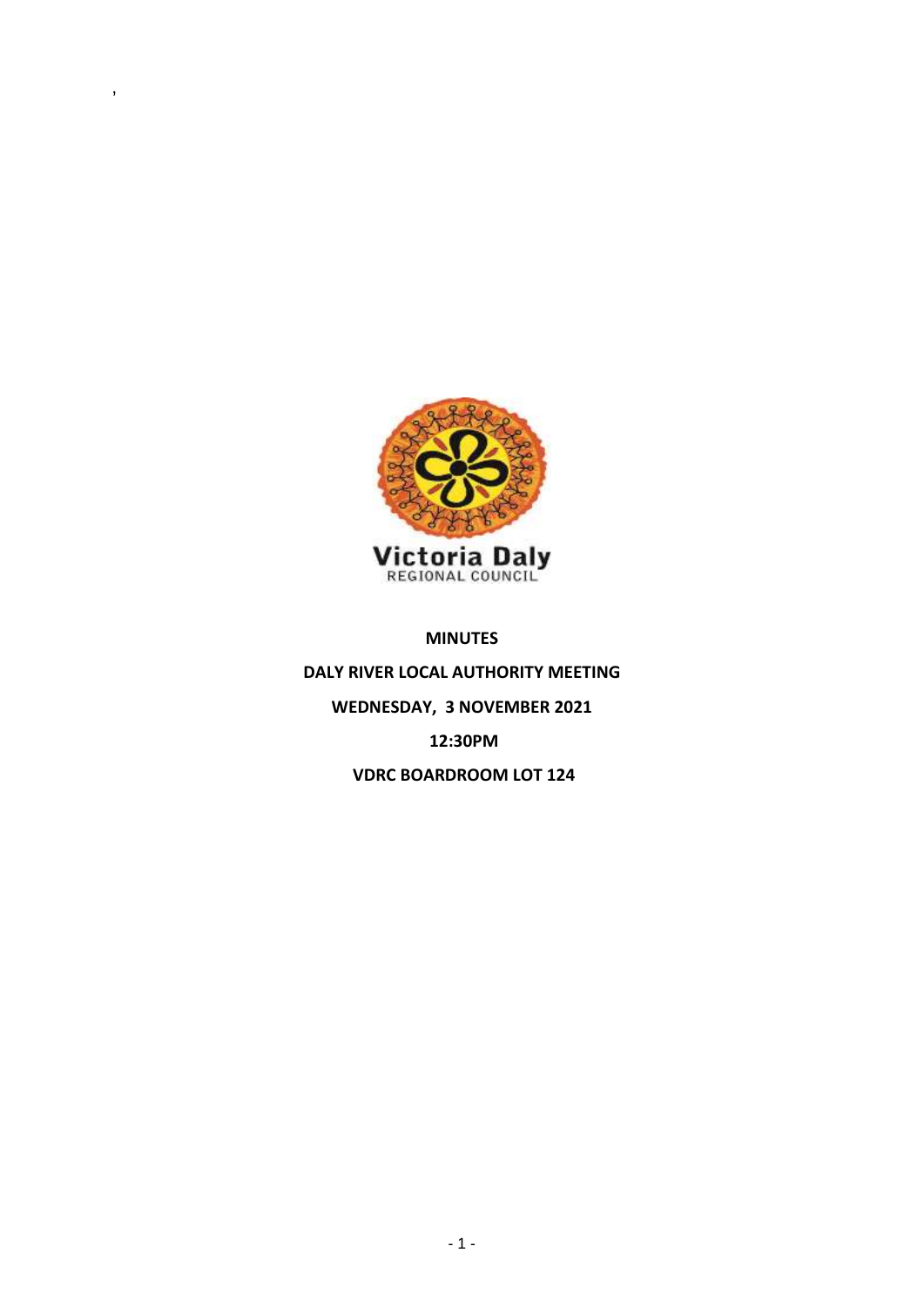

# **VICTORIA DALY REGIONAL COUNCIL DISCLAIMER**

No responsibility is implied or accepted by the Victoria Daly Regional Council for any act, omission or statement or intimation occurring during Council or committee meetings.

The Victoria Daly Regional Council disclaims any liability for any loss whatsoever and howsoever caused arising out of reliance by any person or legal entity on any such act, omission or statement or intimation occurring during Council or committee meetings.

Any person or legal entity who acts or fails to act in reliance upon any statement, act or omission made in a Council or committee meeting does so at that person's or legal entity's own risk.

In particular and without detracting in any way from the broad disclaimer above, in any discussion regarding any planning application or application for a licence, any statement or intimation of approval made by any member or officer of the Victoria Daly Regional Council during the Course of any meeting is not intended to be and is not taken as notice of approval from the Victoria Daly Regional Council.

The Victoria Daly Regional Council advises that anyone who has any application lodged with the Victoria Daly Regional Council shall obtain and should only rely on **WRITTEN CONFIRMATION** of the outcome of the application, and any conditions attaching to the decision made by the Victoria Daly Regional Council in respect of the application.

Russell Anderson **Chief Executive Officer**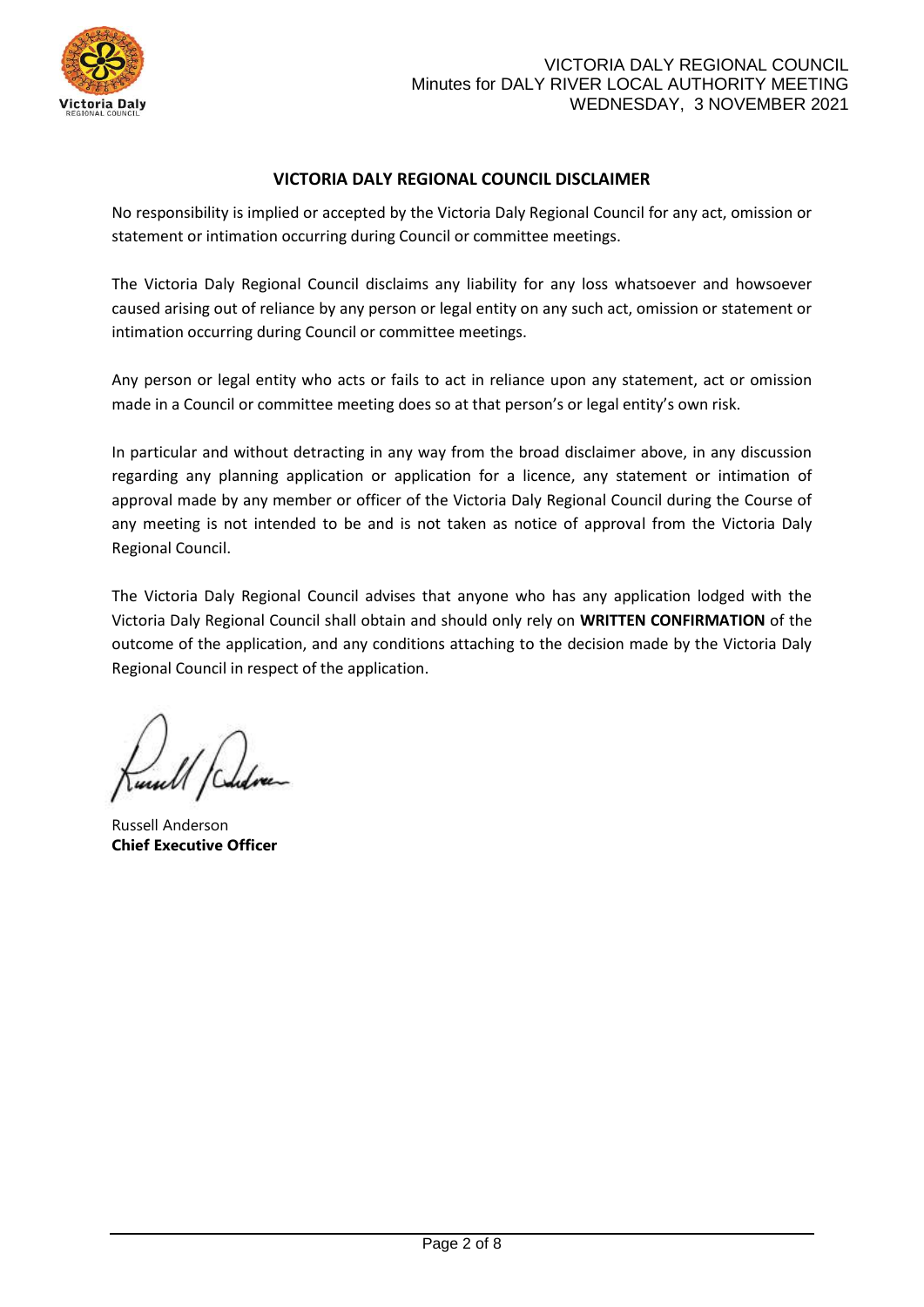

# VICTORIA DALY REGIONAL COUNCIL Minutes for DALY RIVER LOCAL AUTHORITY MEETING WEDNESDAY, 3 NOVEMBER 2021

# **MINUTES**

### **DALY RIVER LOCAL AUTHORITY MEETING**

### **WEDNESDAY, 3 NOVEMBER 2021**

### **12:30PM**

## **VDRC BOARDROOM LOT 124**

### **1 MEETING OPEN**

The meeting commenced, the time being : 12:41

#### **2 WELCOME**

"We acknowledge traditional owners, past and present, of the land on which we meet"

## **3 ATTENDANCE AND APOLOGIES**

| 3.1           | <b>Attendance:</b>   | Chairperson<br><b>Members</b>                                                                                             | Peter Hollowood<br>Peter Moyle, Mark Mullins, Nicole Salzgebber,<br>Brian Muir, Pat Hollowood and Robert Austral. |
|---------------|----------------------|---------------------------------------------------------------------------------------------------------------------------|-------------------------------------------------------------------------------------------------------------------|
| $3.2^{\circ}$ | Apologies :          | Rob Lindsay and Cr. Andrew McTaggart                                                                                      |                                                                                                                   |
|               | <b>VDRC Guests:</b>  | Michelle Will – Manager of Executive Services (via Zoom)<br>Matthew Cheminant – Director of Council Operations (via Zoom) |                                                                                                                   |
|               | <b>Minute Taker:</b> | Ingrid Schreiner                                                                                                          |                                                                                                                   |

## **4 DISCLOSURE OF INTEREST**

NIL

## **5 RESIGNATIONS, TERMINATIONS AND NOMINATIONS**

- **5.1 Resignations :** Rob Lindsay
- **5.2 Terminations:** NIL
- **5.3 Nominations :** John Bonson Received Paperwork

Discussion ensued in regards to New Local Authority Policy including process for new nominations. If a vacancy exists there will be a 21 day advertising period for all members of community to be aware and have an opportuniy to apply. This will then be presented at next meeting for endorsment .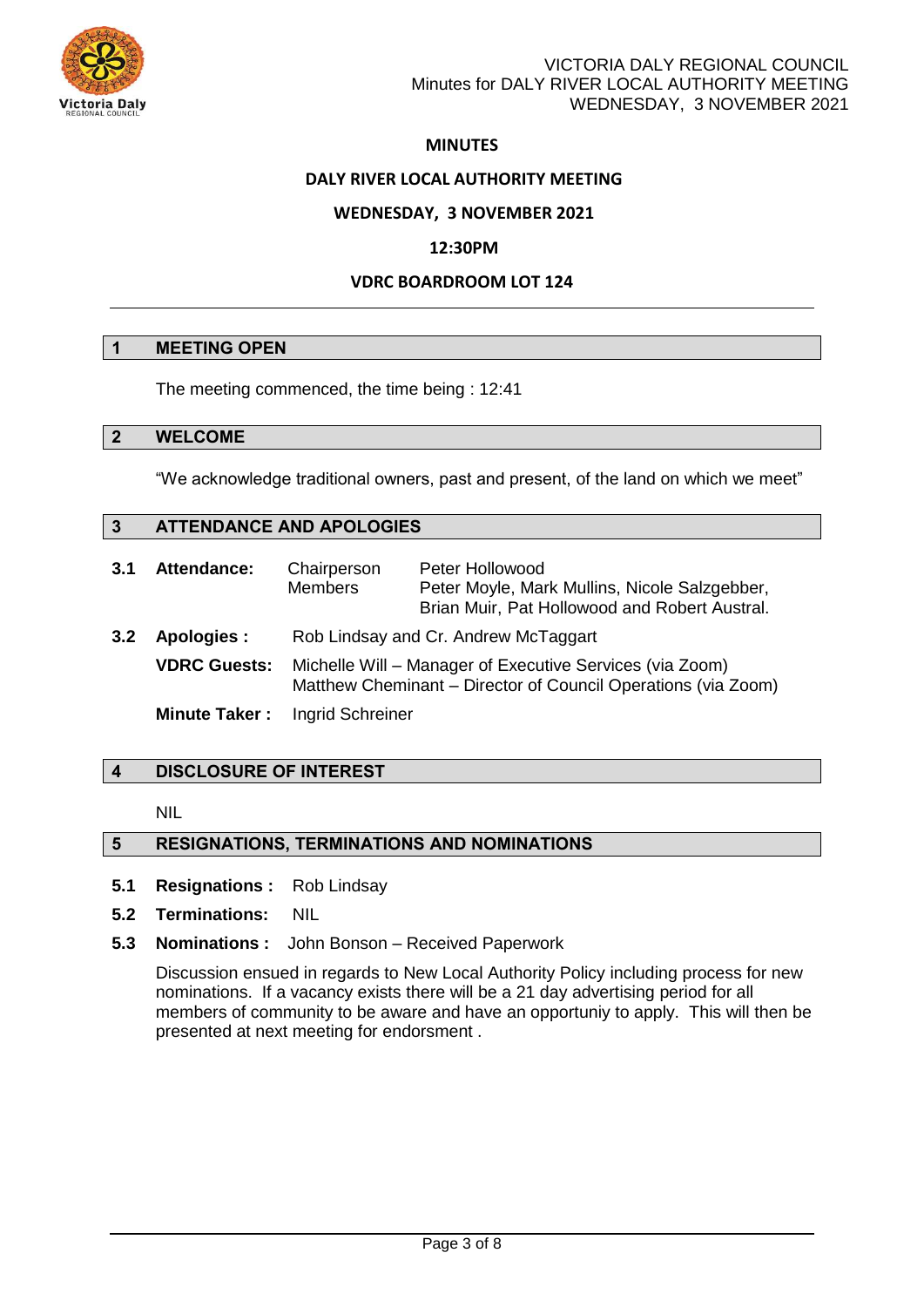

## **5.1.1 Motion : Local Authority Accepts Resignation from Robert Lindsay**

**Motion:** Local Authority accept resignation from Robert Lindsay

**Moved:** Local Authority Member Pat Hollowood **Seconded:** Local Authority Member Brian Muir **Resolution:** Carried

### **6 CALL FOR ITEMS OF GENERAL BUSINESS**

- **6.1** Vet Visit on 24<sup>th</sup> November
- **6.2** Road Signs in Nauiyu
- **6.3** Garage Workshop in Nauiyu

## **7 INVITATION FOR DEPUTATIONS TO PRESENT/SPEAK**

Nil

### **8 CONFIRMATION OF PREVIOUS MINUTES**

#### **8 .1 Confirmation of Previous Minutes**

### **MOTION:**

That the Daly River Local Authority:

- **A.** Receive and note this report.
- **B**. Accept the minutes from the Daly River Local Authority meeting on 9 June 2021 as a true record of the meeting
- **C**. Accept the minutes from the Daly River Local Authority meeting on 4 August 2021 as a true record of the meeting

### **Council Resolution**

| Moved:                     | Local Authority Member Nicole Salzgeber              |
|----------------------------|------------------------------------------------------|
|                            | <b>Seconded:</b> Local Authority Member Mark Mullins |
| <b>Resolution: Carried</b> |                                                      |

# **9 INCOMING AND OUTGOING CORRESPONDENCE**

Nil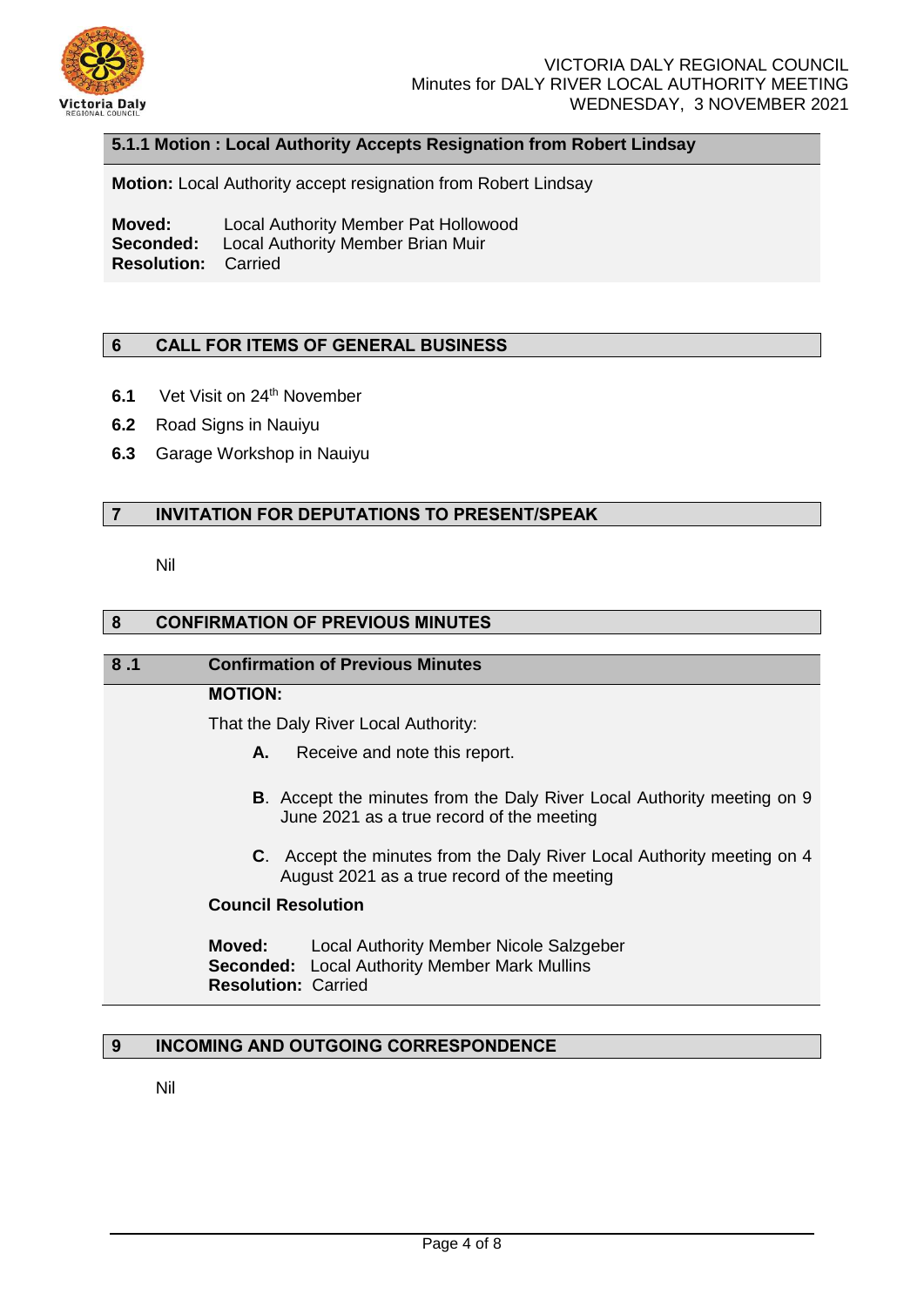

# **10 BUSINESS ARISING FORM PREVIOUS MINUTES**

- **10.1** Community Operations Manager provided update on projects
	- Solar Lights installation at the back of Admin Office and 'Casey Corner' will commence 17<sup>th</sup> of November
	- LED streetlight maintenance has been completed Lights have been replaced. Discussion on Rec Hall Lighting ensued with GRAC.
- **10.2** Pool shade cover for half hard roof shade structure at the pool. Discussion on the process to transfer funds to GRAC – Manager of Executive Services will follow up. Council has noted the owner of asset will be responsible for ongoing maintenance.

# **11 REPORTS**

#### **11.1 LocalAuthority Reports**

Discussion took place about the "NT Strategic Water Plan Directions Paper" and all agreed this is an important issue which will have a direct affect on all community members in and around Daly River affecting our lifestyle if water is affected adversely.

DRLA to submit letter of concern to Council for submission. Concluded to encourage members of community to write their own letters before 4th February deadline. GRAC agreed to get involved via various means including submitting letter and to encourage members of public to write and to also address water issue awareness via media and social media, etc.

#### **11.1.1 NT Strategic Water Plan Directions Paper**

## **MOTION:**

That the Daly River Local Authority:

**A.** Receive and note this report.

Provide feedback to Regional Office in writing to be included in Council's submission regarding the NT Strategic Water Plan.

#### **Motion**

**Moved:** Local Authority Member Pat Hollowood **Seconded:** Local Authority Member Nicole Salzgeber **Resolution:** Carried

#### **11.2 Finance Reports**

Council Operations Manager (COM) gave an overview on Finance Report reported an underspend for the quarter**.** 

Peter Moyle raised the question – How much of underspend for Fleet and Equipment, went back to Council to specifically upgrade Nauiyu's outdated fleet and equipment? He also raised concerns for Occupational Health and Safety in regard to outdated equipment.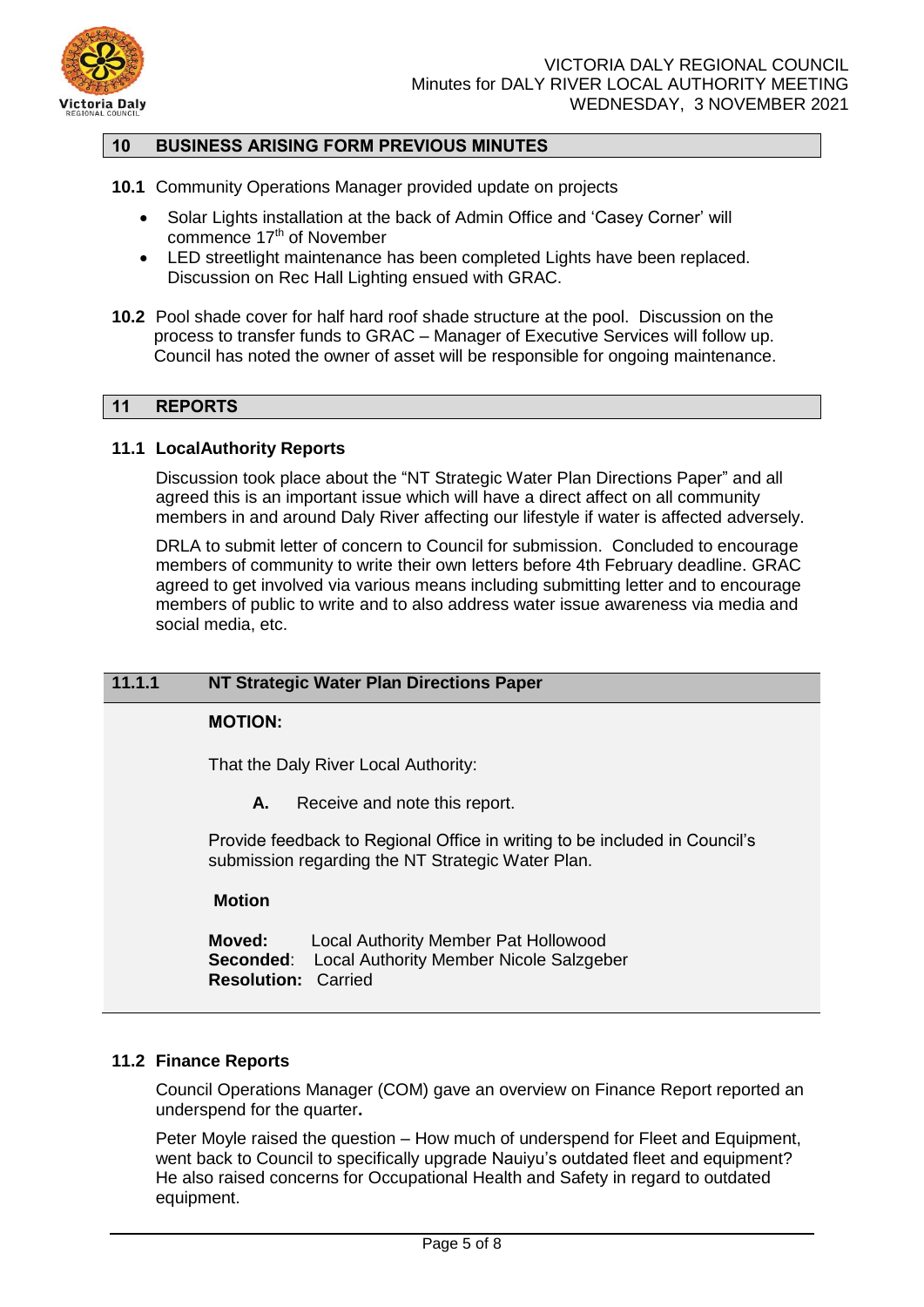

Director of Council Operations responded that VDRC are currently in the process of 'redoing' entire fleet particularly for OHS reasons.

COM concluded we have approximatley \$18,000 to spend.

| 11.2.1 | <b>Daly River Local Authority Financial Report</b>                                                                                     |
|--------|----------------------------------------------------------------------------------------------------------------------------------------|
|        | <b>MOTION:</b>                                                                                                                         |
|        | That the Daly River Local Authority:                                                                                                   |
|        | Receive and note this report.<br>А.                                                                                                    |
|        | Moved:<br><b>Local Authority Member Peter Moyle</b><br>Seconded: Local Authority Member Nicole Salzgeber<br><b>Resolution: Carried</b> |

## **11.3 Council Service Manager's Reports**

Questions from Chair, "Is Covid Check App in use ?" Answer: Yes

The question was raised on when will garbage truck be back in use. COM advised that we are currently awaiting parts to complete repairs. In the meantime a contractor has been conducting weekly rubbish collection.

A new fence has been erected near the tip-face. Discusion on dump ensued regarding Longterm Viability Of Dump and potential Waste Transfer Station and a local recycling program.

# **11.3.1 Nauiyu Community Report**

## **MOTION:**

That the Daly River Local Authority:

**A.** Receive and note this report.

**Moved:** Local Authority Member Peter Moyle **Seconded:** Local Authority Member Mark Mullins **Resolution:** Carried

## **11.4 Governance Reports**

Manager of Executive Services spoke of Draft Local Authority policy and requested any feedback about the changes and new requirements.

## **11.4.1 Draft Local Authority Policy 1.1.10**

#### **MOTION:**

That the Daly River Local Authority:

**A.** Receive and note this report.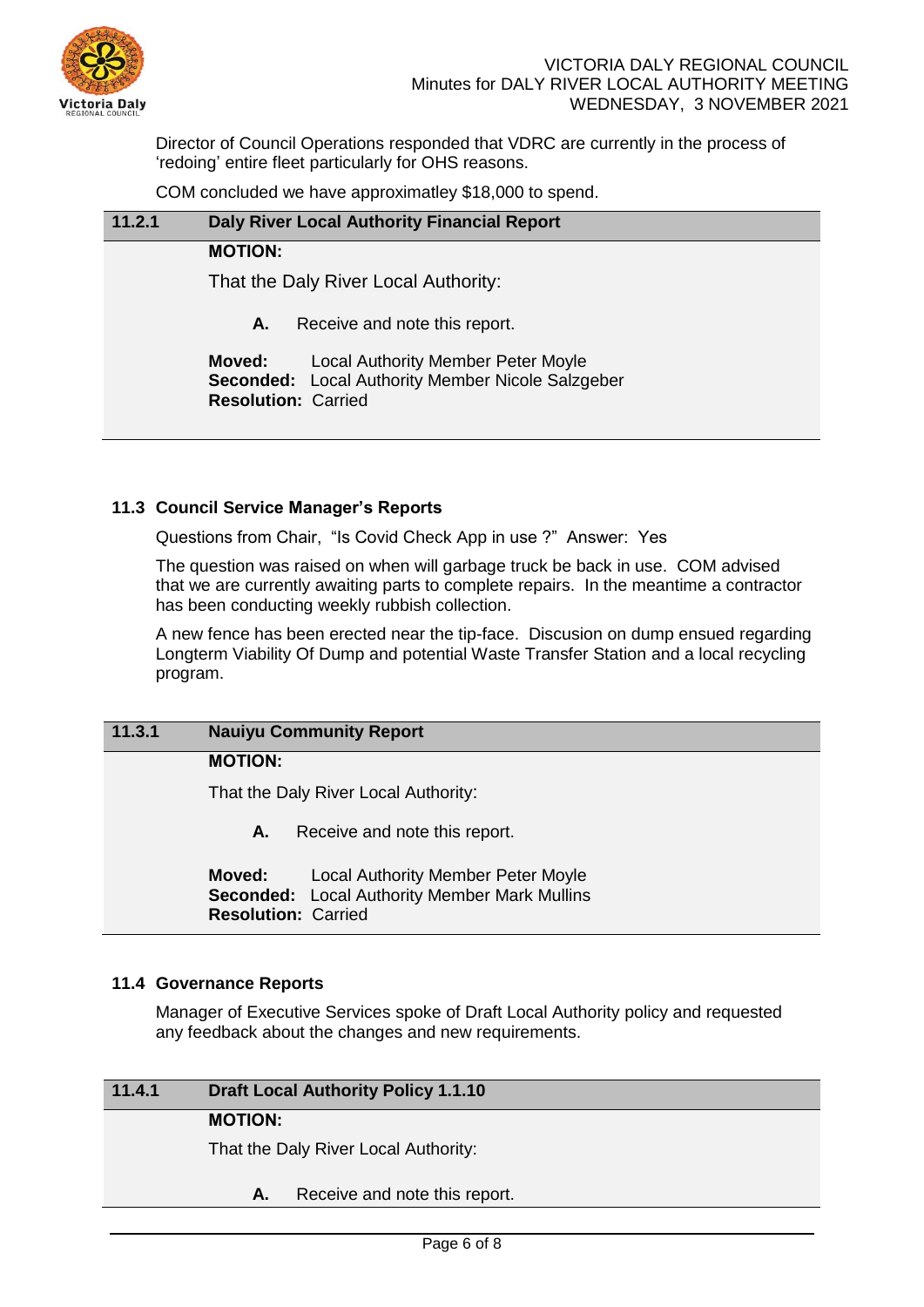

 **B.** Submit feedback discussed at the meeting regarding the Local Authority Policy (1.1.10)

**Moved**: Local Authority Member Pat Hollowood **Seconded:** Local Authority Member Nicole Salzgebber **Resolution:** Carried

## **12 QUESTIONS FROM THE PUBLIC**

Nil

# **13 GENERAL BUSINESS**

## **13.1 Bi Annual Veterinary Service to Daly River**

## **MOTION:**

**That the Daly River Local Authority approve the expenditure of up to \$3000 for the biannual veterinary service to Daly River**

**Moved:** Local Authority Member Peter Moyle **Seconded:** Local Authority Member Brian Muir **Resolution:** Carried

- **13.2** Road Signs in Nauiyu Discussion in regard whether or not any further road signs were required in Nauiyu. Concluded further new signs required.
- **13.3** Mechanical Workshop in Nauiyu GRAC stated that unfortunately it is not a priority at this stage however a garage workshop is on their list of issues to be addressed in the future.
- **13.4** Wet Season Skip Bin The success of last wet season skip bin was discussed and all agreed to deal with same contractor as last year.

## **13.4.1 Council Resolution for Funding for Waste skip bin**

#### **MOTION:**

**For funding for up to \$5000 for waste skip bins for wet season flood waste management.**

**Moved:** Local Authority Member Mark Mullins **Seconded:** Local Authority Member Robert Austral **Resolution:** Carried